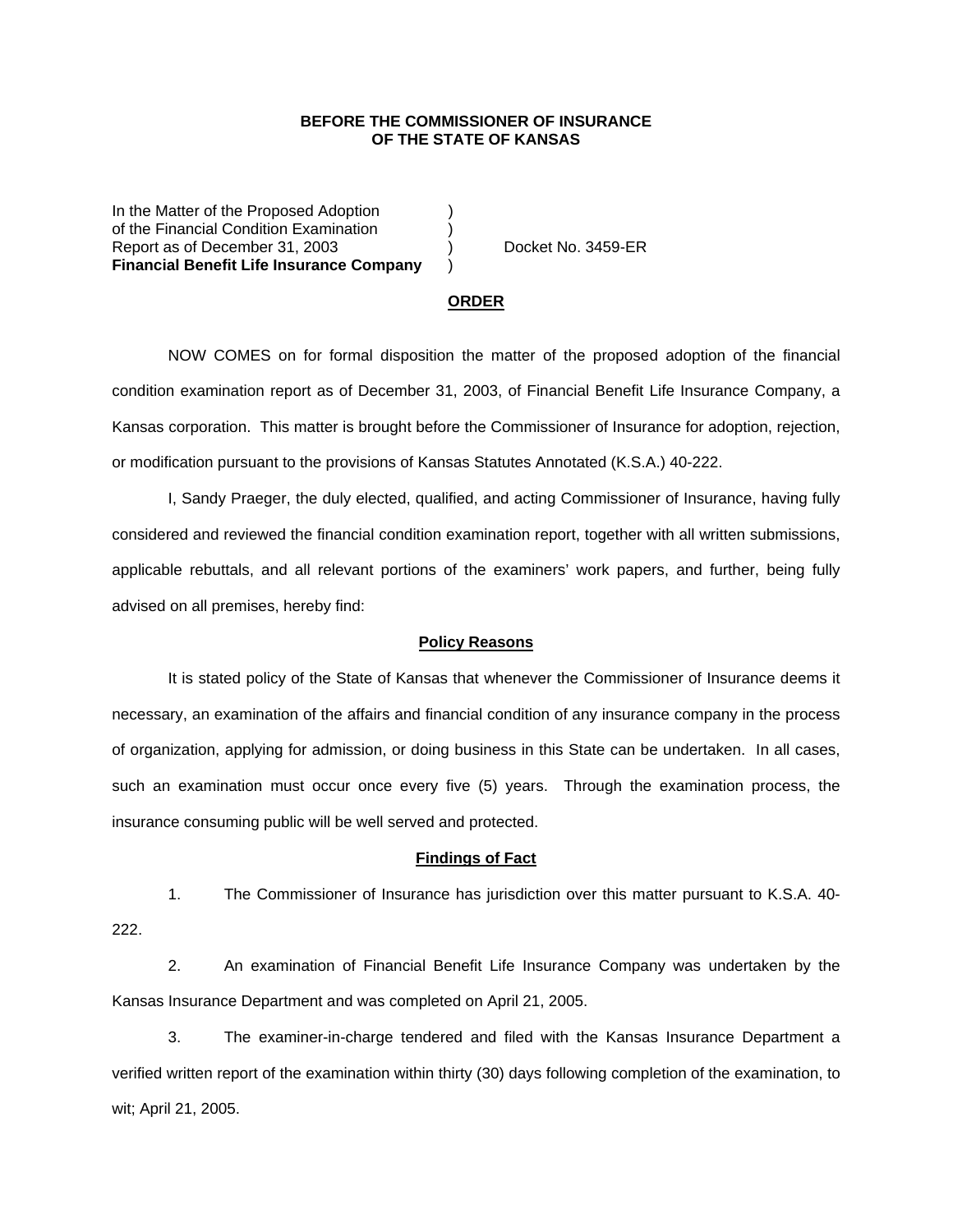4. Following receipt of the verified report, the Kansas Insurance Department transmitted the report to Financial Benefit Life Insurance Company on April 21, 2005, with a duly executed notice advising the company of its opportunity to prepare and submit to the Kansas Insurance Department a written submission or rebuttal with respect to any and all matters contained in the report. Financial Benefit Life Insurance Company was further advised that any written submission or rebuttal needed to be filed with the Kansas Insurance Department no later than thirty (30) days after receipt of the verified report.

 5. Financial Benefit Life Insurance Company filed a written acceptance of the verified report on May 6, 2005.

 6. Based upon the written submission tendered by Financial Benefit Life Insurance Company, the company took no exceptions to matters contained in the verified report.

 7. Within thirty (30) days of the end of the time period allowed for written submission or rebuttal, the Commissioner of Insurance fully reviewed the report, together with all written submissions and rebuttals provided by Financial Benefit Life Insurance Company. The Commissioner of Insurance further reviewed all relevant workpapers.

 8. No other written submissions or rebuttals were submitted by Financial Benefit Life Insurance Company.

## **Conclusion of Law**

9. K.S.A. 40-222(k)(2) provides:

"Within 30 days of the end of the period allowed for the receipt of written submissions or rebuttals, the commissioner shall fully consider and review the report, together with any written submissions or rebuttals and any relevant portions of the examiners workpapers and enter an order:

- (A) Adopting the examination report as filed or with modification or corrections. If the examination report reveals that the company is operating in violation of any law, regulation or prior order of the commissioner, the commissioner may order the company to take any action the commissioner considers necessary and appropriate to cure such violations; or
- (B) rejecting the examination report with directions to the examiners to reopen the examination for purposes of obtaining additional data, documentation or information, and refiling pursuant to subsection (k); or
- (C) call and conduct a fact-finding hearing in accordance with K.S.A. 40-281 and amendments thereto for purposes of obtaining additional documentation, data, information and testimony."